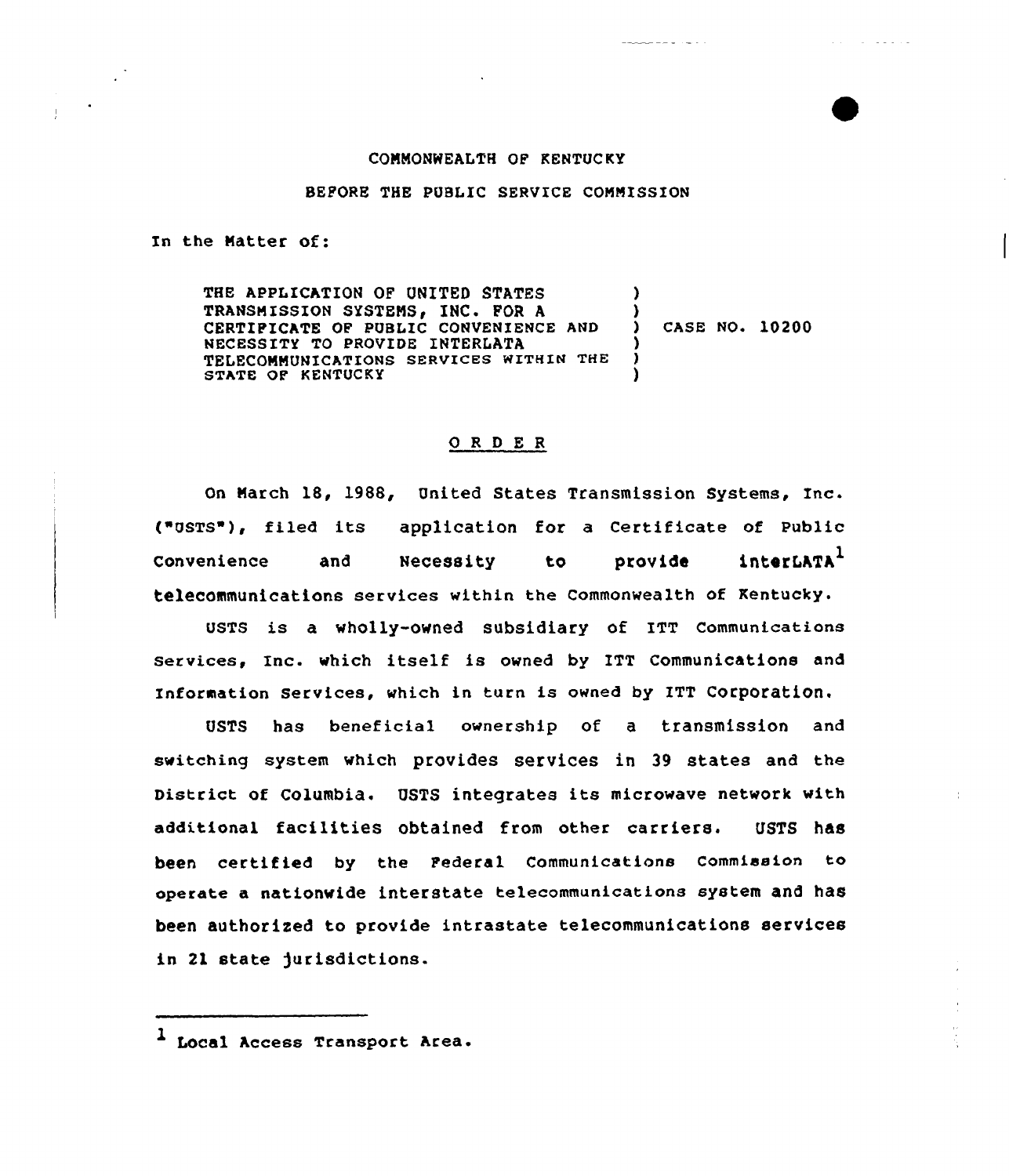UsTs proposes to provide Kentucky intrastate services similar to its existing interstate services and under the same general conditions and regulations. The principal services to be marketed in Kentucky are MTS<sup>2</sup> and WATS-like<sup>3</sup> services accessed through local exchange facilities.

USTS obtains switched access services from local exchange carriers in Kentucky, which are then connected to transmission facilities leased from other carriers. These transmission facilities are in turn connected to USTS switch locations in Cleveland, Ohio, and Atlanta, Georgia. In general, the commission is concerned that locating switching equipment out of state, by a carrier that uses resold services<sup>4</sup>, may encourage the inappropriate use of interstate access facilities for transporting intrastate traffic.<sup>5</sup> It is not clear from USTS' application whether it is making appropriate use of access facilities. However, the Commission has already announced its

<sup>2</sup> Hessage Toll Service.

- 4 This is because it would be possible to transport intrastate<br>traffic to a switch located out of state using services provided by one carrier and then transporting traffic back into Kentucky using the services of <sup>a</sup> different carrier. To each carrier, the traffic would appear to be interstate and would be carrier, the trainic would appear to be interstate and would b<br>reported as such. However, it is recognized that this migh reported as such. However, it is recognized that this might not be a propies it che utility orders its own access services<br>and properly reports its jurisdictional usage of those<br>services. A carrier such as USTS, which leases facilities rather than services, would probably be in the latter position.
- 5 The Commission defines intrastate traffic as traffic that originates and terminates within Kentucky, regardless of how<br>it is routed.  $-2-$

 $\mathbf{3}$ Wide Are Telecommunications Service.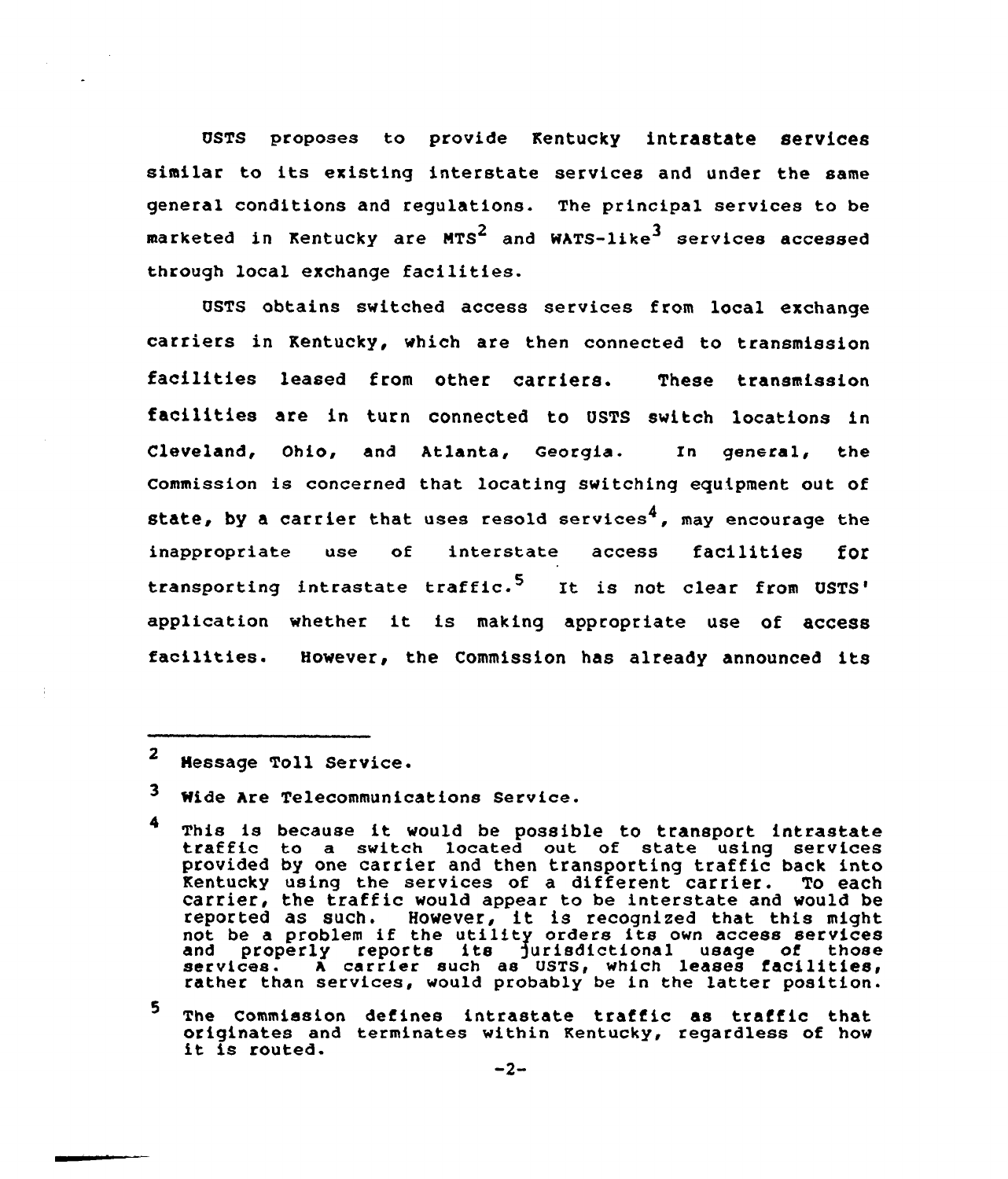intention to open a generic proceeding to investigate the issue of compensation for unauthorized intraLATA traffic. Because these issues have similar consequences, i.e., the loss of intrastate toll and access revenues, the Commission is of the opinion that any inquiries concerning USTS' access to the local network would be more appropriately included in the pending generic proceeding rather than the instant case.

## PINDINQS AND ORDERS

The commission, having considered the evidence of record and being advised, is of the opinion and finds that:

1) USTs has the financial, technical, and managerial abilities to provide reasonable service.

2) USTS should be granted authority to provide intrastate interLATA telecommunications services to the public. This grant is expressly conditioned upon, but not limited to, USTS' with Orders in Administrative Case No. 273, An Inquir into Inter- and IntraLATA Intrastate Competition in Toll and Related Services Narkets in Kentucky, and Case No. 8838, An Investigation of Toll and Access Charge Pricing and Toll Settlement Agreements for Telephone utilities Pursuant to Changes to be Effective January 1, 1984, as they apply to interLATA carriers. This includes, but is not limited to, the following: provision of Jurisdictional reports consistent with the Commission-approved methodology and main~enance of complete, detailed and accurate records, workpapers and supporting documentation for these Jurisdictional reports for one year, and provision of Universal Local Access Service Tariff channel

 $-3-$